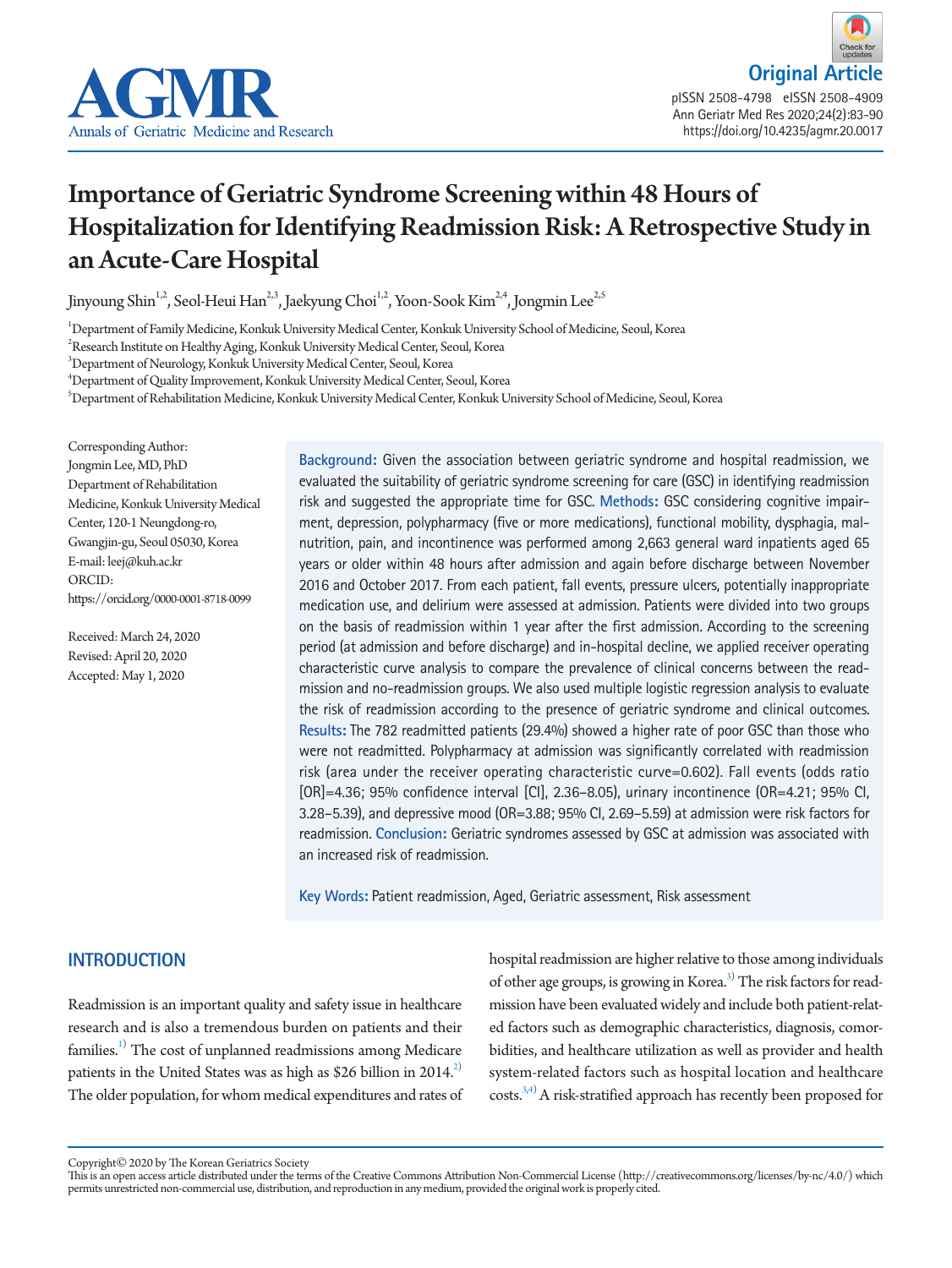identifying patients at high risk of readmission for transitional care interventions, which includes assessments of disease severity, hospital-acquired complications, and stability on discharge.<sup>5)</sup>

The Korean Framework for Senior-Friendly Hospitals<sup>6)</sup> was developed with reference to the Taiwanese<sup>7)</sup> and Canadian $^{\text{\tiny S}}$  systems and was first implemented to address the need for healthcare assessment tools for older Korean inpatients in our acute-care hospital in 2016. Since May 2016, geriatric syndrome screening for care (GSC) has been performed for all older inpatients aged 65 years or older both at admission and before discharge. For further diagnostic assessment, patients with clinical issues are referred to a multidisciplinary team consisting of medical doctors specializing in neurology, rehabilitation medicine, family medicine, internal medicine, and psychology; nurse practitioners; dieticians; pharmacists; and quality improvement facilitators. Further, patients may receive personalized and comprehensive consultations throughout their hospital stay based on the GSC results. All steps are logged in each patient's electronic health record (EHR) and shared with the attending medical staff.

Although readmission risk assessment throughout older patients' hospitalization is important,  $\epsilon^{(8)}$  continuous evaluation of patients in busy in-patient units can be cumbersome. Unfortunately, exactly when it is appropriate to assess the risk of readmission remains unclear.

Therefore, the present study aimed to identify the appropriate time for readmission risk assessment and confirmed a simple comprehensive screening approach for the assessment of readmission risk by GSC in older patients.

# **MATERIALS AND METHODS**

#### **Study Participants**

We retrospectively enrolled 3,570 patients aged 65 years or older who were admitted to the general ward of a tertiary hospital with 800 beds located in Seoul, South Korea between November 2016 and October 2017. After excluding patients with 1-day hospitalization ( $n = 668$ ; 18.7% of enrolled patients), localized disease such as ophthalmological conditions ( $n = 163$ ; 4.6%), and incomplete records on the factors evaluated  $(n = 76; 2.1\%)$ , the remaining 2,663 patients were finally examined. Study population was divided into two groups on the basis of readmission within 1 year regardless of diagnosis. The readmission group was defined as patients with more than one hospitalization during the observation period, whereas the no-readmission group was defined as patients who experienced only one hospitalization during the same period.

The Institutional Review Board of the Clinical Research Ethics Committee of Konkuk University Medical Center approved the

exemption for this study and allowed the authors to review the patients' records (No. 11701347). The need for informed consent was also waived.

### **Demographics and Comorbidities**

We obtained data on age, sex, health insurance status, body mass index (BMI), smoking status (current smoker, nonsmoker, or former smoker), alcohol intake (no alcohol intake, less than once per week, or more than once per week), duration of hospital stay, marital status (married/with a partner or divorced/without a partner), route for hospitalization (scheduled from an outpatient clinic or abruptly from an emergency visit), and reason for admission (e.g., surgery) from the EHRs. Comorbidities were defined as hypertension, diabetes mellitus, stroke, cardiovascular disease, cancer, respiratory disease, mental disorder, or other according to the attending physician's diagnosis or prescription. We counted the number of comorbidities per patient.

#### **Assessment of geriatric syndrome**

Geriatric syndrome was assessed not only within 48 hours of admission but also before discharge. An attending nurse designated at admission assessed the following nine GSC domains in each patient: cognitive impairment, $^{9}$  depressive mood, $^{10}$  polypharmacy (five or more medications),<sup>[11](#page-6-9))</sup> functional immobility,<sup>[12](#page-7-0)[,13](#page-7-1))</sup> dyspha- $\mathrm{gia}^{14)}$  $\mathrm{gia}^{14)}$  $\mathrm{gia}^{14)}$  malnutrition,  $^{15)}$  $^{15)}$  $^{15)}$  urinary incontinence,  $^{16)}$  $^{16)}$  $^{16)}$  fecal incontinence, $17$ ) and pain. $18$ ) A multidisciplinary team trained the nurses who conducted this assessment through face-to-face training and monitored all GSC results. The GSC questionnaire is shown in [Supplementary Table S1.](#page-6-11) Functional mobility was categorized as "independent", "requires assistance", or "unable to perform" regarding climbing stairs, walking to a toilet, and transferring from a bed to a chair or a wheelchair. Patients categorized as "requires assistance" or "unable to perform" were considered to have functional immobility. The dysphagia screening test was performed using a simplified dysphagia symptom questionnaire.<sup>14)</sup> Malnutrition was defined as a score of more than two for the sum of the responses to weight loss in the last 6 months (yes =  $1$ , no = 0) and decreased appetite (yes = 1, no = 0).<sup>15)</sup> The other screening questions, including the presence of cognitive impairment, depressive mood, polypharmacy (five or more medications), incontinence in the last month, and pain score ( $\geq$  4 points), were relevant when participants responded "yes". The attending nurses were able to complete this survey for each patient within 5 minutes since the GSC can be done simply using EHRs.

## **Assessment of Other Clinical Outcomes**

An attending nurse also surveyed fall events, the presence of pres-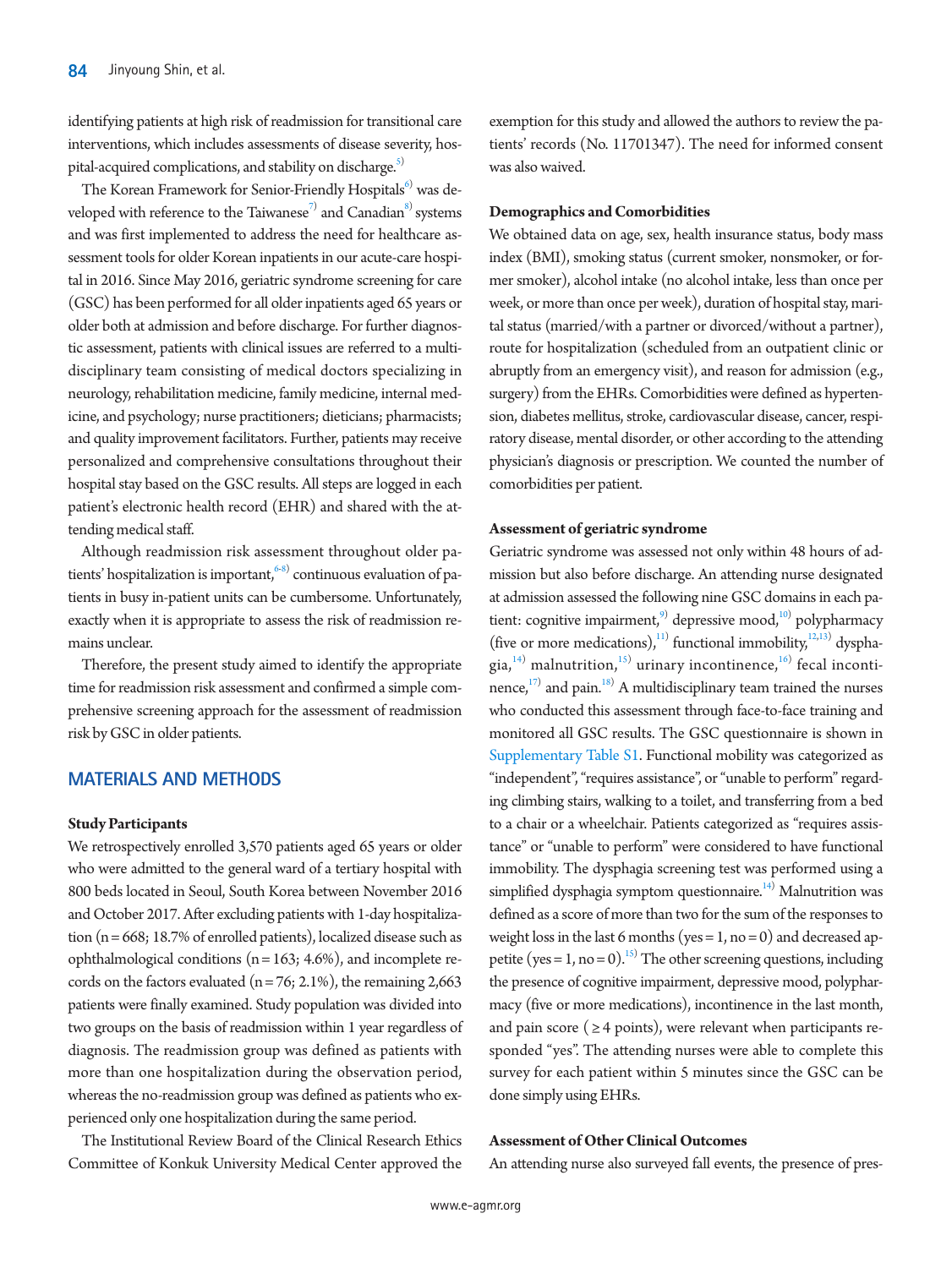sure ulcers, potentially inappropriate medication use, and delirium risk within 48 hours of admission. A fall event was defined as at least one fall within 90 days before the day of admission.<sup>9)</sup> Pressure ulcers were defined as partial skin loss, deep craters in the skin, a skin break exposing muscle or bone, or necrotic ulcer.<sup>9)</sup> Potentially inappropriate medication use was defined according to the updated 2012 American Geriatrics Society Beers Criteria.<sup>19)</sup> On the basis of these criteria, two pharmacists categorized patients who were taking more than one medication into the inappropriate medication use group. Delirium risk was evaluated using the Nursing Delirium Screening Scale, which consists of five items: disorientation, inappropriate behavior, inappropriate communication, illusion or hallucinations, and psychomotor retardation.<sup>20)</sup> Each domain was scored as  $1$  (yes) or  $0$  (no) point(s). We considered patients with total scores of more than 2 points to be at risk for delirium.

### **Statistical Analysis**

Descriptive statistics were expressed as mean ± standard deviation for continuous variables and as numbers (proportions) for categorical variables. These data were compared between the readmission and no-readmission groups using Student t-test and chisquare test. In-hospital decline was defined as any aggravation of assessment findings between admission and discharge. Patients with no change or with an improvement in these findings were categorized into the "no in-hospital decline" group. The prevalence of readmission was compared according to the time of assessment (at admission or before discharge) and in-hospital decline using chisquare test. Receiver operating characteristic (ROC) curves were used to test the ability to predict the readmission risk. An area under the ROC curve (AUC) value of 0.5 represents a variable with no discriminating ability, whereas an AUC of 1.0 represents a variable with perfect discrimination. $^{21)}$  $^{21)}$  $^{21)}$ 

We evaluated the odds ratios (ORs) and 95% confidence intervals (CIs) for the risk of readmission according to the presence of geriatric syndrome and other clinical outcomes using a multiple logistic regression analysis after adjusting for age, sex, BMI, marital status, smoking, alcohol intake, number of comorbidities, duration of hospital stay, reason for admission, route for hospitalization, and type of health insurance. Additionally, we performed stratified analysis according to sex and the 75th percentile of hospital stay  $(< 13$  days and  $\geq 13$  days). As an increased risk of readmission in female patients has been reported, $^{3)}$  we confirmed that similar findings were apparent in our study. We examined the statistical significance of the modifying effects of sex and the duration of hospital stay using a generalized linear model after adjusting for confounding factors. All analyses were performed using IBM SPSS Statistics for Windows, version 24.0 (IBM Corp., Armonk, NY,

USA).

## **RESULTS**

Among the 2,663 participants, 782 (29.4%) were readmitted [\(Table 1](#page-2-0)) during the observation period. Age, sex, smoking status,

<span id="page-2-0"></span>**Table 1.** Baseline characteristics of the study population.

| Variable                                     | No<br>readmission<br>$(n=1,881)$ | Readmission<br>$(n=782)$ | p-value |
|----------------------------------------------|----------------------------------|--------------------------|---------|
| Age $(y)$                                    | $75.1 \pm 6.9$                   | $75.2 \pm 6.7$           | 0.486   |
| Sex                                          |                                  |                          | 0.176   |
| Male                                         | 884 (47.0)                       | 390 (49.9)               |         |
| Female                                       | 997 (53.0)                       | 392 (50.1)               |         |
| Smoking                                      |                                  |                          | 0.774   |
| Current                                      | 177(9.4)                         | 74 (9.5)                 |         |
| Never/former                                 | 1,704(90.6)                      | 708 (90.5)               |         |
| Alcohol intake                               |                                  |                          | 0.341   |
| Never/less than one time per week            | 1,637(87.0)                      | 674(86.2)                |         |
| More than one time per week                  | 244 (13.0)                       | 108(13.8)                |         |
| Body mass index $\left({\rm kg/m^2}\right)$  | $23.9 \pm 3.7$                   | $23.7 \pm 4.0$           | 0.003   |
| Hospital stay (day)                          | $11.2 \pm 13.9$                  | $12.7 \pm 14.3$          | 0.153   |
| Reason for admission                         |                                  |                          | < 0.001 |
| Surgery                                      | 813(43.2)                        | 224(28.6)                |         |
| Others                                       | 1,068(56.8)                      | 558 (71.4)               |         |
| Marital status                               |                                  |                          | 0.966   |
| Married/with partner                         | 1,824(97.0)                      | 741 (94.8)               |         |
| Unmarried/without partner                    | 57(3.0)                          | 41(5.2)                  |         |
| Comorbidity                                  |                                  |                          | 0.096   |
| None                                         | 238(12.7)                        | 97(12.4)                 |         |
| Hypertension                                 | 733(39.0)                        | 289 (37.0)               |         |
| Diabetes mellitus                            | 207(11.0)                        | 85 (10.9)                |         |
| Stroke                                       | 32(1.7)                          | 11(1.4)                  |         |
| Cardiovascular disease                       | 122(6.5)                         | 58(7.4)                  |         |
| Cancer                                       | 68(3.6)                          | 46(5.9)                  |         |
| Respiratory disease                          | 55(2.9)                          | 35(4.5)                  |         |
| Mental disorder                              | 14(0.7)                          | 4(0.5)                   |         |
| Others                                       | 412(21.9)                        | 157(20.1)                |         |
| Type of health insurance                     |                                  |                          | 0.180   |
| National health insurance                    | 1,744(92.7)                      | 734 (93.9)               |         |
| Medical aid program                          | 137(7.3)                         | 48(6.1)                  |         |
| Route for hospitalization                    |                                  |                          | 0.830   |
| Scheduled from outpatient clinic             | 1,233(65.6)                      | 516 (66.0)               |         |
| Abruptly from emergency visit                | 648 (34.4)                       | 266 (34.0)               |         |
| Fall events                                  | 20(1.1)                          | 38(4.9)                  | < 0.001 |
| Pressure ulcer                               | 123(6.5)                         | 90(11.5)                 | < 0.001 |
| Inappropriate medication use $( \geq 1)$     | 129(6.9)                         | 101 (12.9)               | < 0.001 |
| Nursing delirium screening scale ( $\geq$ 2) | 109(5.8)                         | 63(8.1)                  | 0.154   |

Values are presented as mean±standard deviation or number (%).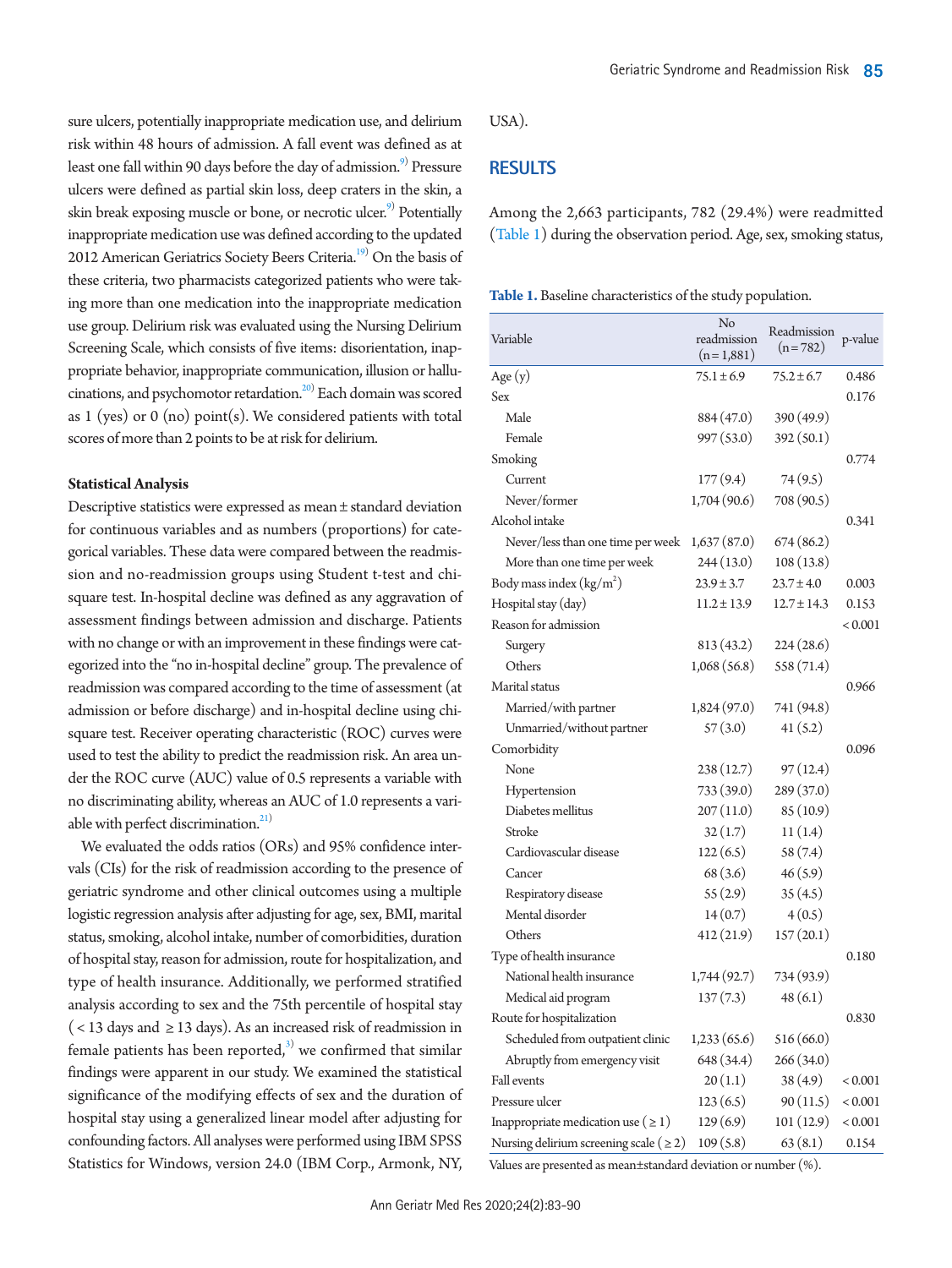| Table 2. Prevalence of clinical concerns by GSC according to readmission measured at admission and before discharge |                              |                            |                |              |                               |                            |               |              |                               |                                   |         |            |
|---------------------------------------------------------------------------------------------------------------------|------------------------------|----------------------------|----------------|--------------|-------------------------------|----------------------------|---------------|--------------|-------------------------------|-----------------------------------|---------|------------|
|                                                                                                                     |                              | At admission               |                |              |                               | Before discharge           |               |              |                               | In-hospital decline <sup>a)</sup> |         |            |
| Variable                                                                                                            | Noreadmission<br>$(n=1,881)$ | Readmission<br>$(n = 782)$ | p-value        | AUC          | No readmission<br>$(n=1,881)$ | Readmission<br>$(n = 782)$ | p-value       | <b>AUC</b>   | No readmission<br>$(n=1,881)$ | Readmission<br>$(n = 782)$        | p-value | <b>AUC</b> |
| Cognitive impairment, yes                                                                                           | 146(7.8)                     | (15.5)<br>121              | < 0.001        | $0.539^{d)}$ | 85(4.5)                       | 30(3.8)                    | 0.430         | 0.497        | 15(0.8)                       | 12(1.5)                           | 0.084   | 0.504      |
| Depressive mood, yes                                                                                                | 60 (3.2)                     | (11.6)<br>91               | &0.001         | $0.542^{d}$  | 54(2.9)                       | 42(5.4)                    | 0.002         | 0.513        | 24(1.3)                       | 19(2.4)                           | 0.031   | 0.506      |
| Polypharmacy, 25                                                                                                    | 380 (20.2)                   | (40.7)<br>318              | &0.001         | $0.602^{d)}$ | SS7 (29.6)                    | 339 (43.2)                 | 0.001         | $0.569^{d)}$ | 218(11.6)                     | 98 (12.5)                         | 0.493   | 0.501      |
| Functional immobility <sup>b)</sup>                                                                                 |                              |                            |                |              |                               |                            |               |              |                               |                                   |         |            |
| Transferring from bed to chair/wheelchair                                                                           | 350 (18.6)                   | (32.7)<br>256              | < 0.001        | $0.569^{d)}$ | 463 (24.6)                    | 251(32.1)                  | $< 0.001$     | $0.535^{d)}$ | 158(8.4)                      | 63(8.1)                           | 0.770   | 0.498      |
| Walking to a toilet                                                                                                 | 368 (19.6)                   | (34.9)<br>273              | 0.001          | $0.575^{d)}$ | 482 (25.6)                    | 260 (33.2)                 | 10001         | $0.537^{d}$  | 157(8.3)                      | $67\, (8.6)$                      | 0.851   | 0.501      |
| Climbing upstairs                                                                                                   | 427 (22.7)                   | (38.7)<br>303              | < 0.001        | $0.580^{d)}$ | 579 (30.8)                    | 307 (39.3)                 | ${}_{<0.001}$ | $0.539^{d)}$ | 209 (11.1)                    | 79 (10.1)                         | 0.445   | 0.495      |
| Dysphagia, yes                                                                                                      | 71(3.8)                      | (8.4)<br>$\widetilde{6}$   | 0.001          | 0.523        | 71(3.8)                       | 66(8.4)                    | 0.001         | 0.515        | 41(2.2)                       | 30(3.8)                           | 0.016   | 0.508      |
| Malnutrition, $\geq 2^{\circ}$                                                                                      | 213 (11.3)                   | (28.6)<br>224(             | < 0.001        | $0.560^{d)}$ | 171 (9.1)                     | 110 (14.1)                 | 0.001         | $0.531^{d)}$ | 117(6.2)                      | 76(9.7)                           | 0.001   | 0.514      |
| Fecal incontinence, yes                                                                                             | 61(3.3)                      | (9.5)<br>74                | 0.001          | $0.531^{d)}$ | 85(4.5)                       | 68 (8.7)                   | 0.001         | 0.521        | 39(2.1)                       | 29(3.7)                           | 0.015   | 0.508      |
| Urinary incontinence, yes                                                                                           | 158(8.4)                     | (27.2)<br>213              | < 0.001        | $0.594^{d)}$ | 112(6.0)                      | 78 (10.0)                  | 0.001         | 0.520        | 40(2.1)                       | 27(3.5)                           | 0.047   | 0.507      |
| Pain, yes                                                                                                           | 269 (14.3)                   | (24.8)<br>194              | ${}_{< 0.001}$ | $0.553^{d)}$ | 28(1.5)                       | 16(2.0)                    | 0.001         | 0.518        | 105(5.6)                      | 42 (5.4)                          | 0.772   | 0.499      |
| Values are presented as number (%).<br>$\frac{1}{2}$                                                                |                              |                            |                |              |                               |                            |               |              |                               |                                   |         |            |

<span id="page-3-0"></span>

GSC, geriatric syndrome screening for care; AUC, area under the receiver operating characteristic curve.<br><sup>a</sup>Values in the in-hospital decline group indicated cases with deterioration compared to admission and discharge.<br><sup></sup> GSC, geriatric syndrome screening for care; AUC, area under the receiver operating characteristic curve.

 $^{43}$ Values in the in-hospital decline group indicated cases with deterioration compared to admission and discharge.

 $^{\rm b)}$ Functional immobility was defined as "requires assistance" or "impossible". c)Malnutrition was defined both weight loss in the last 6 months (yes=1, no=0) and decreased appetite (yes=1, no=0). <sup>o</sup>)<br>Malnutrition was defined both weight loss in the last 6 months (yes=1, no=0) and decreased appetite (yes=1, no=0).<br> ${}^{\rm d}$  p<0.05.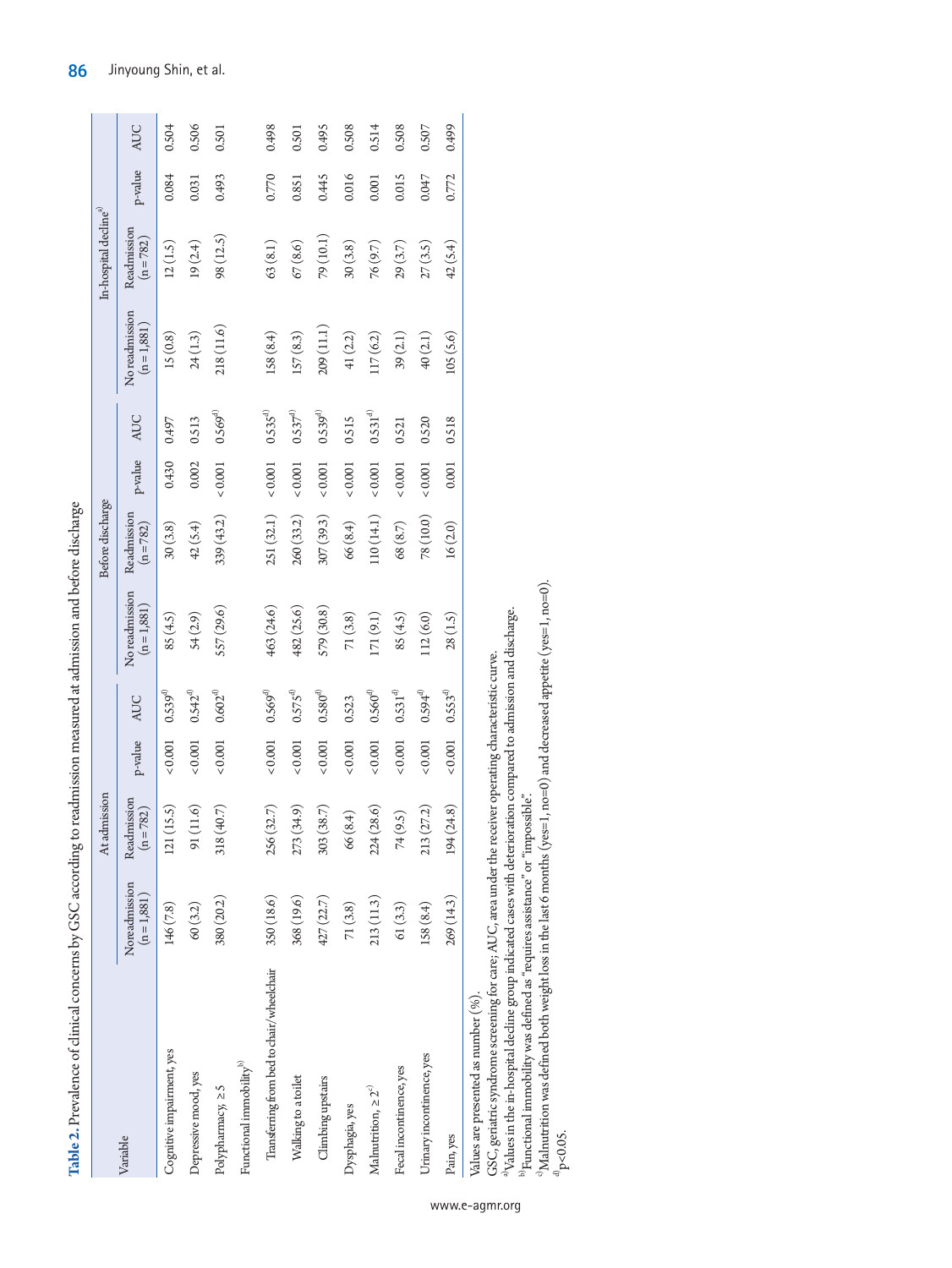alcohol intake, marital status, comorbidities, health insurance type, route for hospitalization, and duration of hospital stay did not differ between the readmission and no-readmission groups. Patients in the readmission group showed a lower BMI value and admission rate for surgery but higher frequencies of fall events, pressure ulcers, and inappropriate medication use than those in the no-readmission group. However, there was no difference in delirium scale scores between the two groups.

[Table 2](#page-3-0) shows the prevalence of clinical concerns observed during GSC at admission, before discharge, and during in-hospital decline. The readmission group showed a higher frequency of clinical concerns by GSC at admission than that in the no-readmission group (all  $p < 0.001$ ). However, the difference in cognitive impairment between the readmission and no-readmission groups disappeared before discharge ( $p = 0.430$ ). We observed significant differences in the number of patients who experienced in-hospital decline relating to depressive mood, dysphagia, malnutrition, and fecal and urinary incontinence between the readmission and no-readmission groups (all p < 0.05). Polypharmacy, functional immobility, and the presence of pain showed similar rates of de-

cline during hospitalization in both groups. Screening for geriatric syndromes at admission showed a higher AUC value than the GSC recorded before discharge or the GSC of in hospital decline group. Polypharmacy (five or more medications per day) and urinary incontinence at admission were significantly associated with readmission  $(AUC = 0.602$  and 0.594, respectively).

The risks of readmission according to the presence of geriatric syndromes and other clinical outcomes assessed within 48 hours after admission are shown in [Table 3.](#page-4-0) After adjusting for confounding factors, we found that all measured variables increased the risk of readmission. The ORs were highest for fall events (OR = 4.36; 95% CI, 2.36–8.05), urinary incontinence (OR = 4.21; 95% CI, 3.28–5.39), and depressive mood (OR = 3.88; 95% CI, 2.69–5.59). In stratified subgroup analysis, delirium in men, and cognitive impairment, dysphagia, and delirium in patients with hospital stays of longer than 13 days did not increase the OR of readmission. Furthermore, pressure ulcers in patients with hospital stays of < 13 days did not increase the OR of readmission, whereas a hospital stay of ≥ 13 days did (OR = 4.89, 95% CI, 2.92–8.18) (p-interaction < 0.001). Hospital stays of < 13 days tended to be associated with

<span id="page-4-0"></span>**Table 3.** Comparison of readmission according to the geriatric syndrome and clinical outcomes

| Variable                                       | Total <sup>a)</sup> | Male <sup>b)</sup>  | Female <sup>b)</sup> | Hospital stay <sup>c)</sup> |                     |
|------------------------------------------------|---------------------|---------------------|----------------------|-----------------------------|---------------------|
|                                                |                     |                     |                      | $\geq$ 13 days              | $<$ 13 days         |
| Cognitive impairment                           | $2.46(1.84 - 3.29)$ | $2.17(1.43 - 3.30)$ | $2.80(1.86 - 4.22)$  | $1.44(0.85-2.45)$           | $3.19(2.25 - 4.53)$ |
| Depressive mood                                | $3.88(2.69 - 5.59)$ | $4.17(2.34 - 7.41)$ | $3.74(2.32 - 6.05)$  | $3.54(1.80-6.99)$           | $4.04(2.62 - 6.24)$ |
| Polypharmacy                                   | $2.63(2.15-3.22)$   | $3.17(2.38 - 4.22)$ | $2.20(1.64 - 2.95)$  | $2.64(1.81-3.85)$           | $2.67(2.10-3.40)$   |
| Functional immobility                          |                     |                     |                      |                             |                     |
| Transferring from a bed to a chair/wheelchair  | $2.58(2.03 - 3.28)$ | $2.55(1.80-3.61)$   | $2.63(1.88-3.68)$    | $1.79(1.20-2.67)$           | $3.11(2.30-4.21)$   |
| Walking to a toilet                            | $2.60(2.05-3.30)$   | $2.72(1.93 - 3.83)$ | $2.51(1.80-3.49)$    | $1.83(1.23 - 2.72)$         | $3.07(2.28 - 4.14)$ |
| Climbing up stairs                             | $2.47(1.94 - 3.03)$ | $2.54(1.84 - 3.49)$ | $2.33(1.70-3.20)$    | $1.80(1.22 - 2.66)$         | $2.72(2.07-3.59)$   |
| Dysphagia                                      | $2.65(1.78-3.94)$   | $2.69(1.55-4.69)$   | $2.62(1.47-4.68)$    | $1.34(0.73 - 2.47)$         | $4.56(2.64 - 7.87)$ |
| Malnutrition                                   | $3.32(2.61-4.22)$   | $4.05(2.88 - 5.71)$ | $2.77(1.96-3.91)$    | $3.10(1.99 - 4.83)$         | $3.23(2.41-4.34)$   |
| Incontinence                                   |                     |                     |                      |                             |                     |
| Fecal                                          | $3.39(2.25 - 5.10)$ | $3.82(2.09 - 6.97)$ | $3.36(1.89 - 5.95)$  | $2.32(1.19-4.53)$           | $4.59(2.71 - 7.77)$ |
| Urinary                                        | $4.21(3.28 - 5.39)$ | $4.06(2.81 - 5.87)$ | $4.54(3.23 - 6.39)$  | $3.85(2.46 - 6.04)$         | $4.42(3.27 - 5.96)$ |
| Pain                                           | $2.06(1.64 - 2.60)$ | $2.21(1.58-3.09)$   | $1.98(1.44 - 2.73)$  | $2.08(1.37-3.14)$           | $2.07(1.56-2.73)$   |
| Fall events                                    | $4.36(2.36 - 8.05)$ | $4.07(1.73-9.61)$   | $4.70(1.93 - 11.45)$ | $6.21(2.40-16.01)$          | $3.14(1.37 - 7.17)$ |
| Pressure ulcers <sup>d)</sup>                  | $1.92(1.35 - 2.73)$ | $2.01(1.23 - 3.29)$ | $2.00(1.19-3.38)$    | $4.89(2.92 - 8.18)$         | $0.93(0.56 - 1.56)$ |
| Inappropriate medication use, $\geq 1$         | $1.90(1.41 - 2.58)$ | $2.00(1.31-3.05)$   | $1.79(1.15-2.80)$    | $2.16(1.26 - 3.70)$         | $1.84(1.27-2.67)$   |
| Nursing delirium screening scale, $\geq 2^{d}$ | $1.62(1.08-2.44)$   | $1.44(0.81 - 2.58)$ | $1.91(1.07-3.41)$    | $1.01(0.56 - 1.82)$         | $2.81(1.56-5.04)$   |

Values are presented as odds ratio (95% confidence interval). All variables were measured within 48 hours after admission.

<sup>a)</sup>Multiple logistic regression analysis after adjusting for age, sex, body mass index (BMI), marital status, smoking, alcohol intake, number of comorbidities, duration of hospital stay, reason for admission, route for hospitalization, and type of health insurance.

 $^{\rm b}$ Multiple logistic regression analysis after adjusting for age, BMI, marital status, smoking, alcohol intake, number of comorbidities, duration of hospital stay, reason for admission, route for hospitalization, and type of health insurance.

 $\cdot$ Multiple logistic regression analysis after adjusting for age, sex, BMI, marital status, smoking, alcohol intake, number of comorbidities, reason for admission, route for hospitalization, and type of health insurance. Hospital stay was divided into the 75th percentile of duration (13 days).

 $\alpha$ <sup>d</sup>) p-interaction <0.05 which was only analyzed according to the hospital stay.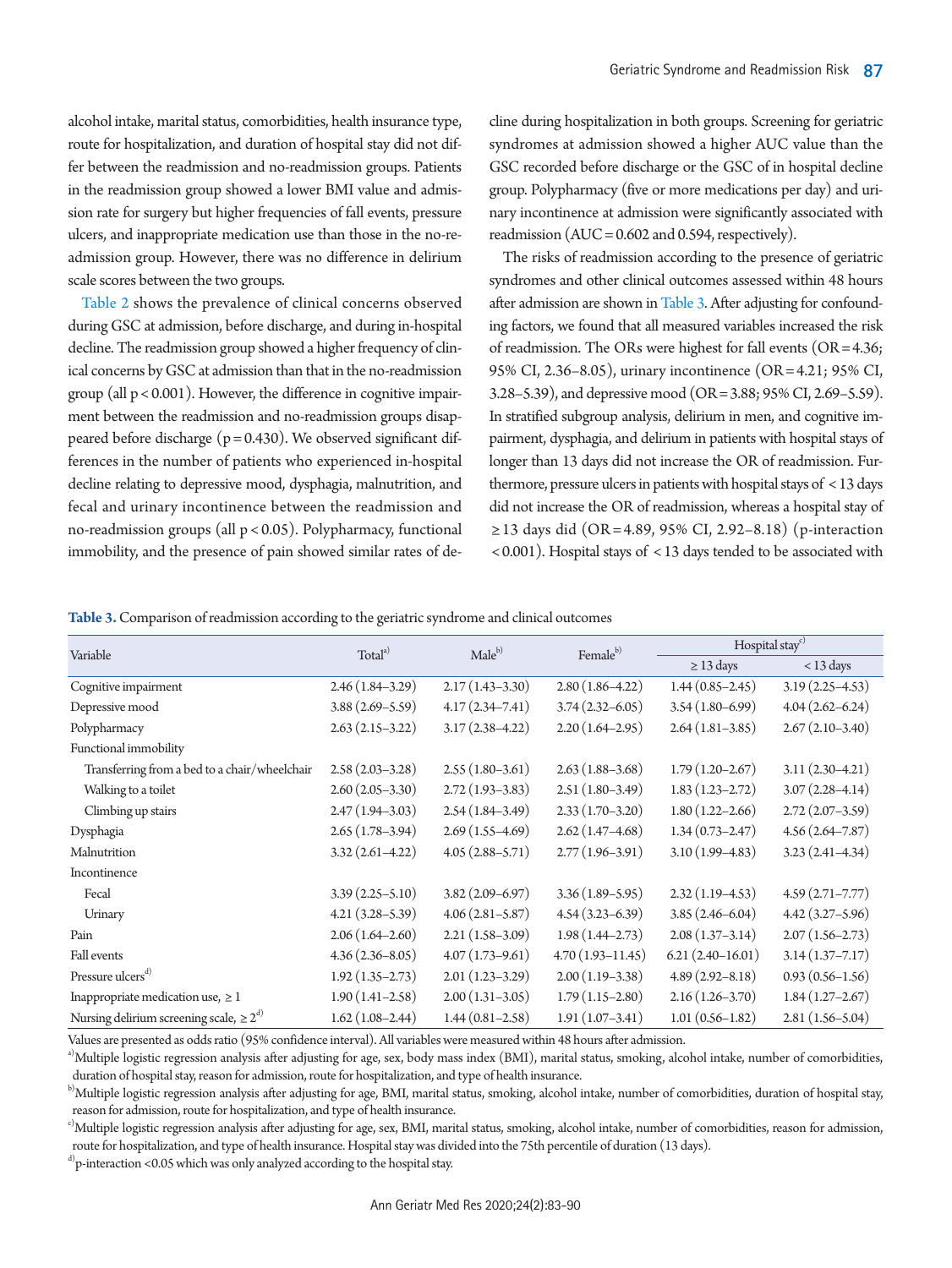an increased risk of delirium in older inpatients hospitalized for acute care (p-interaction < 0.05).

# **DISCUSSION**

In this study of Korean older inpatients, geriatric syndromes were associated with an increased risk of readmission in an acute-care hospital. The presence of geriatric syndromes assessed by GSC at admission, rather than before discharge or the occurrence of in-hospital decline, was associated with the risk of readmission. Polypharmacy at admission showed the highest discriminating ability for readmission. Among the GSC criteria and other clinical outcomes, a fall event before hospitalization was a significant risk factor for readmission among Korean older patients.

GSC was developed for administration by medical staff, caregivers, or patients in both clinical and nonclinical settings. GSC is a multidimensional and interdisciplinary screening tool encompassing medical, psychological, and functional domains. Therefore, it can be extended to transitional care settings even when the medical staff is not adequately trained or is too occupied to manage complex geriatric needs.<sup>18)</sup> Delirium, cognitive impairment, depressive mood, and inappropriate medication use are often not recognized in older patients, a fact that underscores the need for better geriatric care.<sup>18)</sup> Therefore, an easily administered tool is important to promptly evaluate inpatients for the presence of geriatric syndromes. In this context, our study confirmed the effectiveness of screening using GSC within 48 hours of hospitalization rather than before discharge or assessing in-hospital decline to determine the readmission risk. Although in-hospital decline and stability at discharge in older patients with pneumonia are considered good predictors of readmission risk, $^{22)}$  only one study has reported this correlation; thus, it had low generalizability, in addition to other limitations such as incomplete ascertainment of readmission and a lack of validation.<sup>5)</sup> The study was further limited by including only pneumonia patients.

Similar to the results of our study, a study in the United States found that polypharmacy (six or more medicines) at admission predicted the risk of 30-day readmission.<sup>[23](#page-7-9))</sup> Polypharmacy was also a major risk factor for readmission in a prospective study of older Italian inpatients, with similar OR and 95% CI values (2.72; 1.48– 4.99). $^{24)}$  While potentially inappropriate medication use did not increase the risk of readmission in the Italian study, the results of the present study confirmed an increased risk of readmission. This difference could be attributed to the fact that the previous study assessed readmission during a 6-month period in contrast to the 1-year period in our study. $24$ <sup>24</sup>) The previous study may not have observed an association between readmission and potentially inappropriate medication during the short-term observation period.

The results of our study confirmed that fall events before hospitalization increased the risk of readmission. In addition, long-term hospitalization ( > 13 days) was associated with the presence of pressure ulcers, which is a common problem in older inpatients.<sup>9)</sup> However, relatively short-term hospitalization conferred a higher risk of delirium than did longer hospital stay, although the difference was not statistically significant. Therefore, delirium, which develops or is aggravated by acute environmental changes, requires attention during the care of older patients. $^{25)}$ 

A systematic review of 12 studies including 3,590 patients reported that in-hospital geriatric assessment and co-management had no overall effect on readmission within 30 days (OR = 1.28; 95% CI, 0.71–2.31; n = 695) and within 12 months (OR =  $0.91$ ; 95% CI,  $0.64-1.29$ ; n = 601). Unfortunately, limited reduction in the length of hospital stay (pooled mean difference = −1.88 days; 95% CI, −2.44 to −1.33) and in-hospital mortality (pooled OR = 0.72; 95% CI, 0.50–1.03) after geriatric assessment and co-management were reported, with low-quality evidence.<sup>26)</sup> Although we did not administer any interventions based on the GSC finding, our results suggest that a long hospital stay related to pressure ulcers could mediate the risk of readmission; thus, it may con-fer an effect modification, as shown previously.<sup>[5,26](#page-7-9))</sup>

Among GSC variables, dysphagia alone did not provide an acceptable AUC (p > 0.05). Dysphagia can cause respiratory complications, including aspiration pneumonia and malnutrition.<sup>27)</sup> One explanation for this finding is the lower prevalence of dysphagia in our participants, including those in the readmission group (8.4%), relative to those among acute-care older inpatients in Spain  $(47.4%)^{28}$  $(47.4%)^{28}$  $(47.4%)^{28}$  and Denmark  $(50%)^{29}$ .

Compared to the GSC results at admission, pain, cognitive impairment, and urinary impairment improved on the assessment before discharge. Whereas pain is thought to have been controlled after hospitalization, the other factors may not be improved with short hospitalization. This change may be due to positive responses by the participants to the medical staff's questions that has been treated, resulting in a response bias in the before-discharge questionnaire, which may have reduced the relevance of the findings to readmission.<sup>30)</sup> In contrast, the prevalence of polypharmacy, functional immobility, and fecal incontinence before discharge increased compared to that at admission, possibly due to the treatment process.

Logging all care processes in EHRs and sharing records with attending physicians play a specialized and comprehensive role in consultation in the hospital setting.<sup>31)</sup> Furthermore, EHRs facilitate communication among medical staff and organizations and provide structured coordination and documentation of the medi-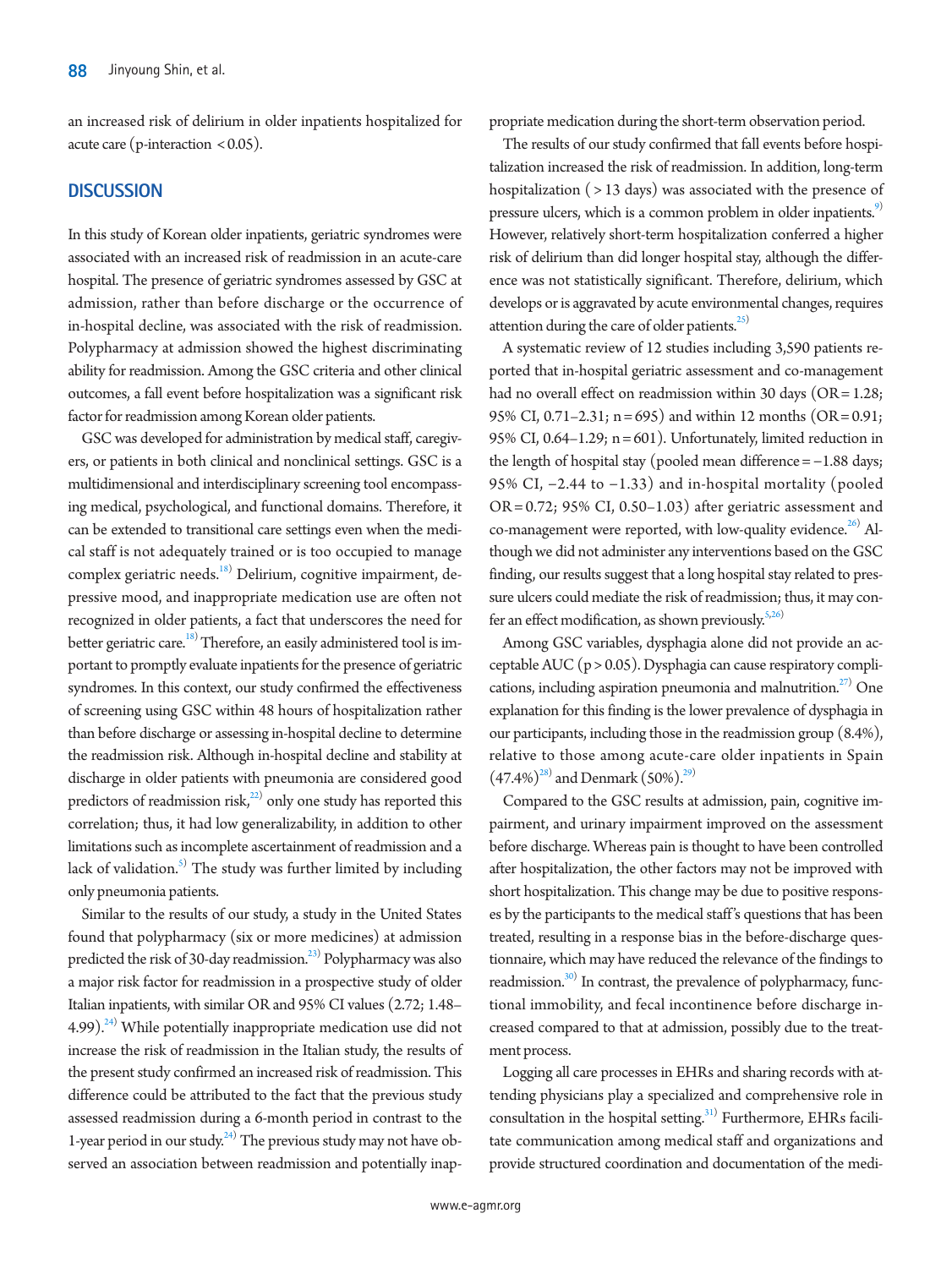cal services provided.<sup>[32\)](#page-7-16)</sup> Therefore, GSC performed within 48 hours of hospitalization using the EHRs of all inpatients aged 65 years or older is expected to be efficient.

Still, the present study has some limitations. First, it was conducted in a single institution; thus, the findings cannot be generalized to other hospital settings without further review. However, screening for geriatric syndromes by GSC within 48 hours can provide information on patients at high risk of readmission in similar institutions. Second, instead of assessing the exact cause of hospitalization in the current study, we adjusted for whether the hospitalization was for surgery based on the EHR. Additionally, we could not confirm whether the causes of readmission were related to previous admissions or to other hospitals, or to pre-admission residence. Since the various associations between geriatric syndromes and individual diagnoses were not significant in this study and could be confounded by detection bias, we simplified the participant-related variables. Additionally, comorbidities and medication use were assessed based on self-reports rather than medical record review, which might have caused bias toward positive answers because of social desirability. $30)$  $30)$  Unfortunately, we could not assess all medical records of all participants as they were not shared between different medical institutions. The no-readmission group may have included patients who were admitted to other hospitals, as we did not consider visits or admission to other hospitals in this analysis.

In conclusion, geriatric syndromes assessed by GSC was associated with an increased risk of readmission. The results of our study support the importance of an integrated approach regarding readmission in older inpatients. Further research is needed to determine the efficacy of GSC related to transitional care or other hospital settings.

# **ACKNOWLEDGMENTS**

#### **CONFLICT OF INTEREST**

The researchers claim no conflicts of interest.

## **FUNDING**

This study was supported by Konkuk University in 2020.

#### **AUTHOR CONTRIBUTIONS**

<span id="page-6-2"></span>Conceptualization, JS, SHH, JC, YSK, JL; Data curation, SJ, JC, YSK; Investigation, JS, JC, YSK; Methodology, JS, SHH; Project administration, SHH, JL; Supervision, SHH; Writing original draft, JS, JL; Review and editing, SHH, JC, YSK.

## <span id="page-6-11"></span>**Supplementary Materials**

Supplementary materials can be found via https://doi.org/10.4235/ agmr.20.0017.

## **REFERENCES**

- <span id="page-6-4"></span><span id="page-6-0"></span>1. Goldstein JN, Hicks LS, Kolm P, Weint[raub WS, Elliott DJ. Is the](https://doi.org/10.1007/s11606-016-3610-9)  [care transitions measure associated with readmission risk? Anal](https://doi.org/10.1007/s11606-016-3610-9)[ysis from a single academic center. J Gen Intern Med 2016;31:](https://doi.org/10.1007/s11606-016-3610-9) [732-8.](https://doi.org/10.1007/s11606-016-3610-9)
- <span id="page-6-1"></span>[2. Boozary AS, Manchin J 3rd, Wicker RF. The Medicare hospital](https://doi.org/10.1001/jama.2015.6507)  [readmissions reduction program: time for reform. JAMA 2015;](https://doi.org/10.1001/jama.2015.6507) [314:347-8](https://doi.org/10.1001/jama.2015.6507).
- 3. [Robinson S, Howie-Esquivel J, Vlahov D. Readmission risk fac](https://doi.org/10.1089/pop.2011.0095)[tors after hospital discharge among the elderly. Popul Health](https://doi.org/10.1089/pop.2011.0095)  [Manag 2012;15:338-51.](https://doi.org/10.1089/pop.2011.0095)
- <span id="page-6-3"></span>[4. Wang YC, Chou MY, Liang CK, Peng LN, Chen LK, Loh CH.](https://doi.org/10.4235/agmr.19.0009)  [Post-acute care as a key component in a healthcare system for](https://doi.org/10.4235/agmr.19.0009)  [older adults. Ann Geriatr Med Res 2019;23:54-62.](https://doi.org/10.4235/agmr.19.0009)
- 5. [Weinreich M, Nguyen OK, Wang D, Mayo H, Mortensen EM,](https://doi.org/10.1513/AnnalsATS.201602-135SR)  [Halm EA, et al. Predicting the risk of readmission in pneumonia:](https://doi.org/10.1513/AnnalsATS.201602-135SR)  [a systematic review of model performance. Ann Am Thorac Soc](https://doi.org/10.1513/AnnalsATS.201602-135SR)  [2016;13:1607-14.](https://doi.org/10.1513/AnnalsATS.201602-135SR)
- <span id="page-6-7"></span><span id="page-6-5"></span>6. Kim YS, Lee J, Moon Y, Kim HJ, Shin J, Park JM, et al. Development of a senior-specific, citizen-oriented healthcare service system in South Korea based on the Canadian 48/6 model of ca[re.](https://www.ncbi.nlm.nih.gov/pubmed/32005155)  [BMC Geriatr 2020;20:32.](https://www.ncbi.nlm.nih.gov/pubmed/32005155)
- <span id="page-6-6"></span>7. [Chiou ST, Chen LK. Towards age-friendly hospitals and health](https://doi.org/10.1016/S0167-4943(09)70004-4)  [services. Arch Gerontol Geriatr 2009;49 Suppl 2:S3-6.](https://doi.org/10.1016/S0167-4943(09)70004-4)
- 8. [Wong KS, Ryan DP, Liu BA. A system-wide analysis using a se](https://doi.org/10.1111/jgs.13097)[nior-friendly hospital framework identifies current practices and](https://doi.org/10.1111/jgs.13097)  [opportunities for improvement in the care of hospitalized older](https://doi.org/10.1111/jgs.13097)  [adults. J Am Geriatr Soc 2014;62:2163-70.](https://doi.org/10.1111/jgs.13097)
- 9. [Lakhan P, Jones M, Wilson A, Courtney M, Hirdes J, Gray LC. A](https://doi.org/10.1111/j.1532-5415.2011.03663.x)  [prospective cohort study of geriatric syndromes among older](https://doi.org/10.1111/j.1532-5415.2011.03663.x)  [medical patients admitted to acute care hospitals. J Am Geriatr](https://doi.org/10.1111/j.1532-5415.2011.03663.x)  [Soc 2011;59:2001-8.](https://doi.org/10.1111/j.1532-5415.2011.03663.x)
- <span id="page-6-8"></span>10. [Lachs MS, Feinstein AR, Cooney LM Jr, Drickamer MA, Ma](https://doi.org/10.7326/0003-4819-112-9-699)[rottoli RA, Pannill FC, et al. A simple procedure for general](https://doi.org/10.7326/0003-4819-112-9-699)  [screening for functional disability in elderly patients. Ann Intern](https://doi.org/10.7326/0003-4819-112-9-699)  [Med 1990;112:699-706.](https://doi.org/10.7326/0003-4819-112-9-699)
- <span id="page-6-10"></span><span id="page-6-9"></span>11. Gnjidic [D, Hilmer SN, Blyth FM, Naganathan V, Waite L, Seibel](https://doi.org/10.1016/j.jclinepi.2012.02.018)  [MJ, et al. Polypharmacy cutoff and outcomes: five or more med](https://doi.org/10.1016/j.jclinepi.2012.02.018)[icines were used to identify community-dwelling older men at](https://doi.org/10.1016/j.jclinepi.2012.02.018)  [risk of different adverse outcomes. J Clin](https://doi.org/10.1016/j.jclinepi.2012.02.018) Epidemiol 2012;65: